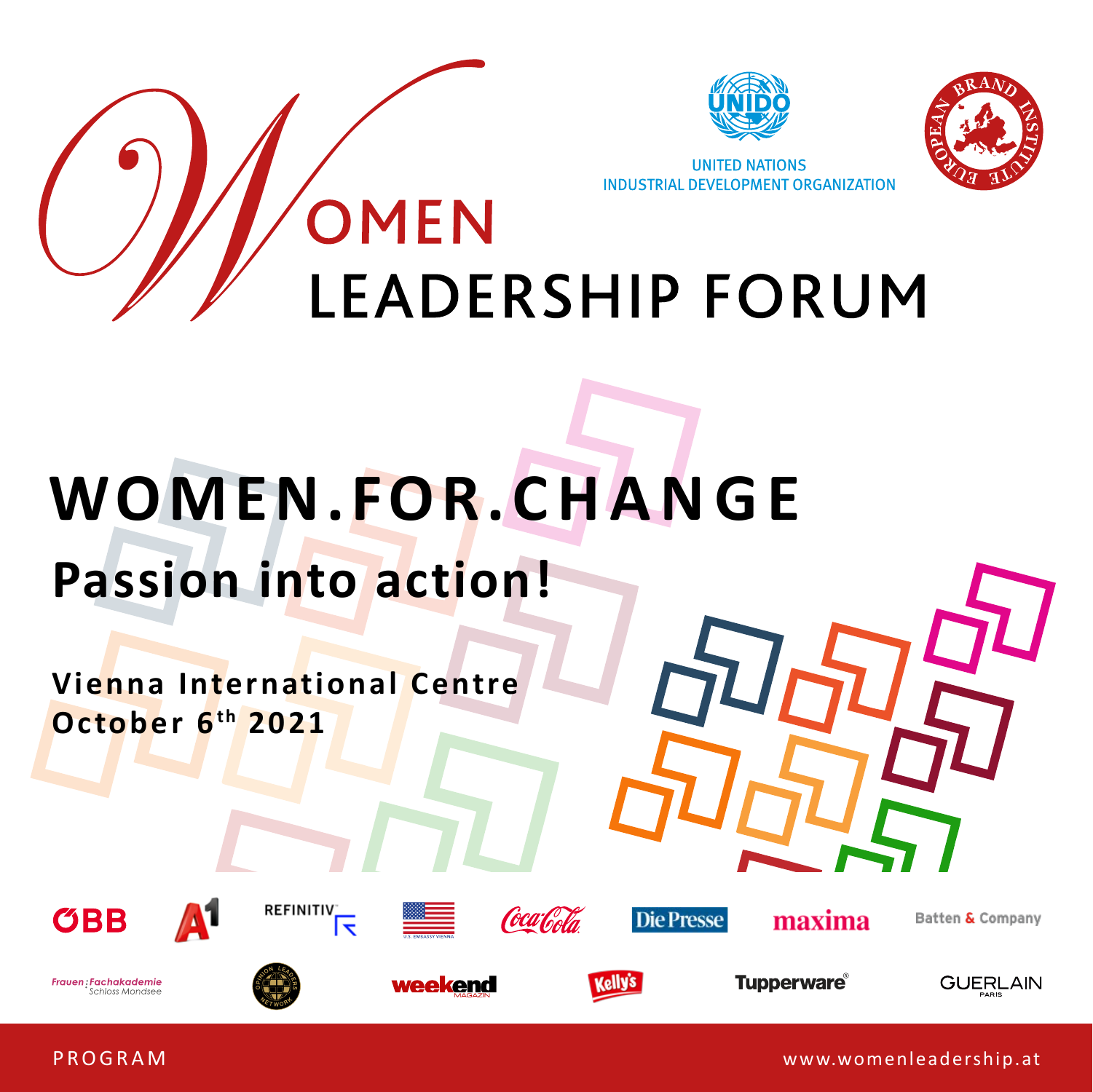

#### **Elisa Aichinger** | Partner Deloitte Consulting

"During the past eighteen months, every business has been forced to respond to changing markets and new working practices. Navigating uncertain times requires the courage to confront traditional perspectives and the confidence to pursue new approaches. Diverse leadership teams enhance agility, resilience and innovation. All of these attributes are and will be crucial in tackling the challenges this global pandemic presents."



#### **Eva Buzzi** I Managing Director Rail Tours Touristik GmbH

"When an opportunity for growth arises, women tend to focus on the risks, not on the opportunities. Confidence in one's own potential is about consciously shifting this focus and embracing the ambiguity of never being "fully ready" for the next career step."



#### **Valerie Neim** | CEO of Brazza Transactions

"Leadership is not about being the best, but to make everyone else feel better."



#### **Rui Pedro Silva** | Chief Digital & Information Officer ERIKS

"Over the past decade, the level of acceleration seen across many industries can't be disconnected from the level of investment taken in digitalization. That is, one of the key factors for organizations to lead the change. While years ago, tech and digital was so often dominated by men, today, we see women taking the stand and leading that change too. ERIKS Digital is proud to have women in key positions of leadership. That balance they bring, together with their gigantic talent and passion, is crucial for us to drive this change."



#### **Kyla Tennin** | World Business Angels Investment Forum G20 Partner

"Smart capital is smart finance, but is different from crowdfunding, venture capitalists, angel investors, etc. Smart finance includes receiving finances, know how assistance from the funder, mentorship from the financier, etc. Smart finance is critical for entrepreneurs to startup and even scale because most entrepreneurs carry innovation. Most significantly, innovation brings in opportunities for tax, new jobs, economic development."



#### **Cornelia Großmann** | Associate Partner Batten & Company GmbH

"When an opportunity for growth arises, women tend to focus on the risks, not on the opportunities. Confidence in one's own potential is about consciously shifting this focus and embracing the ambiguity of never being "fully ready" for the next career step."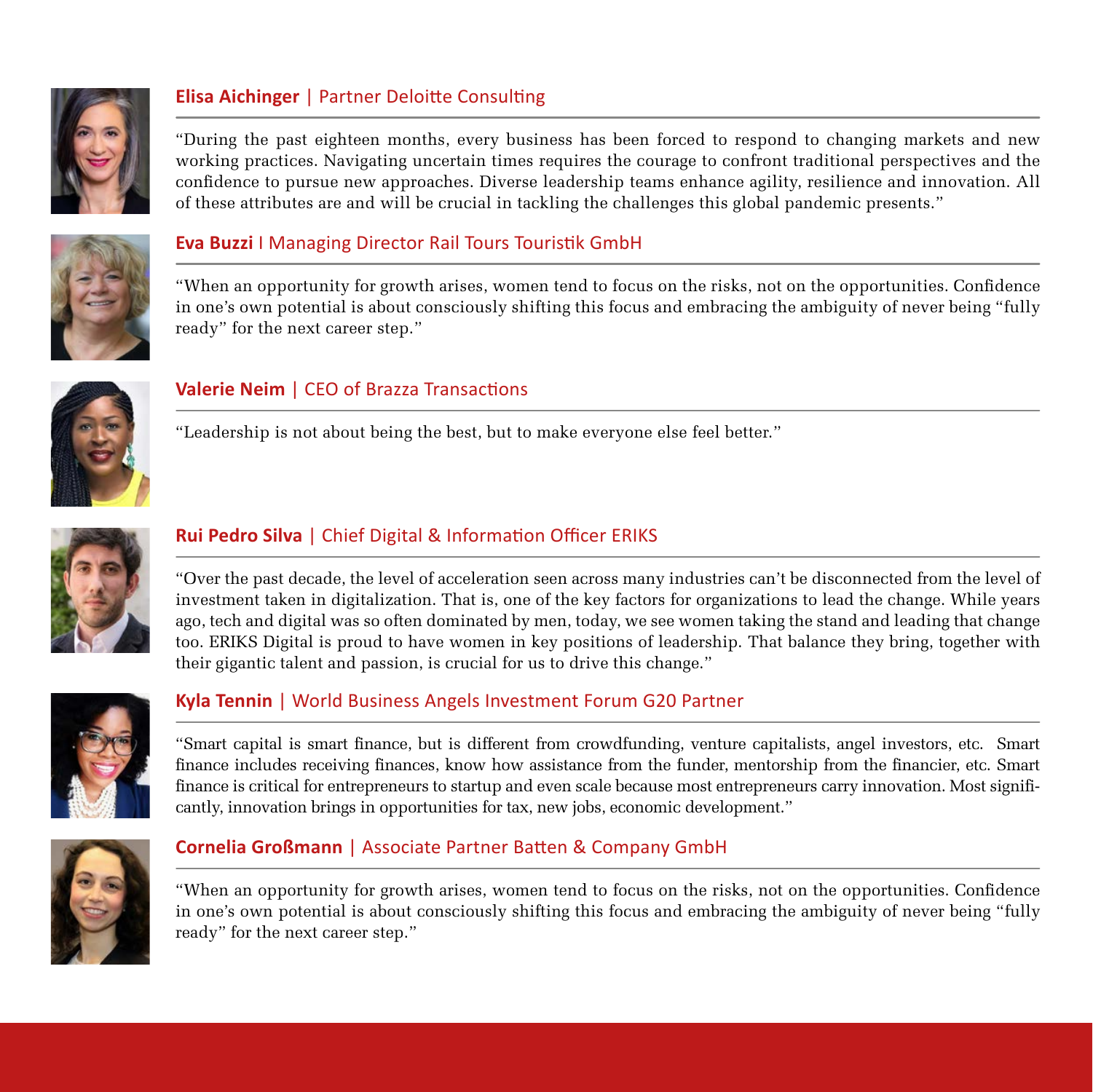

#### **Sonja Wallner** | CFO A1 Telekom

"Leadership is also a matter of attitude. Most women do a very good job but invest less in their self-confidence. For strengthening sovereignty we need to empowering each other and trust in what we do. We have to believe in ourselves - that's self leadership ... and self leadership is the basis for being a good leader and live good leadership. "



#### **Christine Antlanger-Winter** | Country Director Google Austria

"Technological progress is a constant in the evolution of our work environment. Given the rapid developments in the field of AI and automation, deeply human elements of our work, such as creativity, innovation and understanding of complex relationships, are becoming more and more essential. We as women can contribute particularly to shaping a more inclusive future."



#### **Christian Vancea** | Co-Founder Essentio

"We live in a globalized world where we're always learning from each other. That's why we need to be inclusive and diverse in everything we do because if we're not, then there is no room for growth or innovation."



#### **Ulrike Rabmer-Koller** | Managing Director Rabmer Gruppe

"Climate change is one of the biggest challenges of our future. Joint actions have to be taken to achieve the climate targets. For me the dripple I's - innovation, investments & information are key for a successful green transformation. By using Green Technologies and making changes within our own worlds, we can reach our goals."



#### **Natascha Kantauer-Gansch** | CCO Consumer A1 Telekom

"The fourth industrial revolution brings great opportunities for women thanks to technological advancements. However, these technologies, such as AI, big data, further digitization of private and professional life, need to be developed and applied in a way that actually considers female needs. It is imperative to ensure technologies empower everyone equally."



#### **Vera Kocsis** | Sales Director – Enterprise, CEECIS & MEA Refinitiv

"In today's volatile business reality, diversity and inclusion is more important than ever. Yet measurable progress in increasing workplace diversity and inclusion remains slow. The reasons why are as varied as the potential solutions. However, most can agree that diversity is good for business. Automation and digitalization can offer opportunities to build on the diversity of our identities and the wealth of our cultures and traditions."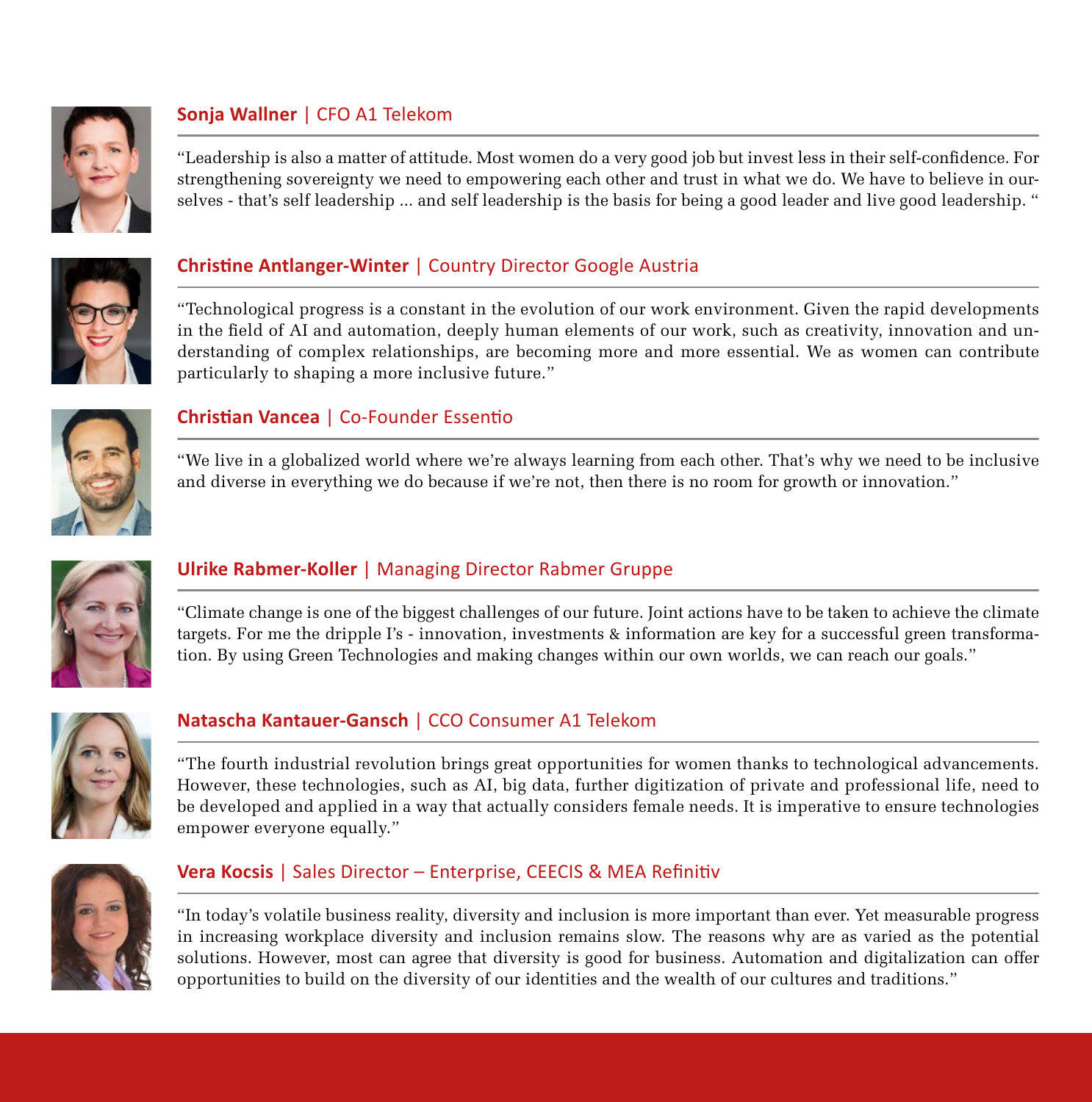### **PROGRAM**

#### **10.30 – 11.00 R E G I S T R AT I O N**

#### **11.00 – 11.15 WELCOME & OPENING REMARKS**

**MODERATION:** Sonja **Kato**, Managing Director communikato & coaching

Renate **Altenhofer**, Initiator Women Leadership Forum Dejene **Tezera**, Director, Department of Agri-business, UNIDO Mario **Mesquita**, Chargé d'Affaires US Embassy to Austria

#### **11.15 – 11.35 KEYNOTE INTERVENTION: Mind the gap! Leapfrogging opportunities to close the gender gap.**

Cecilia Ugaz **Estrada**, Director, Gender Equality & Empowerment of Women Office, UNIDO Veronika **Peshkova**, UNIDO Goodwill Ambassador H.E. Maha **Ali**, Minister of Minister of Industry, Trade and Supply of Jordan

#### **11.35 – 12.05 DIALOGUE: "WOMEN ON THE RISE – THE MODERN LEADERSHIP" How to evolve from competence to confidence, to deal with the challenges and embrace the potential for future growth.**

**HOST:** Sonja **Kato**, Managing Director communikato & coaching

Eser Sevinc **Manav**, Vice President Operations & General Manager Central Europe Coca-Cola Cornelia **Großmann**, Associate Partner Batten & Company GmbH Eva **Buzzi**, Managing Director Rail Tours Touristik GmbH Sonja **Wallner**, CFO A1 Telekom Monika **Racek**, CEO Admiral Casinos & Entertainment

#### **12.05 – 12.10 Q&A, INTERVENTIONS**

**12.10 – 12.30 M A S T E R C L A S S : "The New Business Hyper-Reality – How To Stay Competitive In Two Worlds."** *The last couple of years changed entirely the business ecosystem. Competitiveness is now in the physical, but even stronger in the virtual world. This new hyper reality is the glue between every interaction and experience. It offers amazing possibilities, while also controlling the way. How can women reinvent themselves and thrive in fintech and greentech industries in this new hyper-reality?*

> Hilda **Liswani**, Founder and CEO of WeBloom Ulrike **Rabmer-Koller**, Managing Director Rabmer Gruppe

### **12.30 – 13.20 PA N E L I : Fourth Industrial (R)evolution – Female Evolution: Shaping The Digital World & AI**

*The fourth industrial revolution is characterized by a fusion of technologies that is blurring the lines between the physical, digital and biological spheres. Artificial intelligence, big data, etc. are improving women´s participation in economic life and enhancing their empowerment. Digital technologies could help women access new markets, work flexibly and access finance. Women's superior social skills also represent a competitive advantage in this unprecedented technological breakthrough.*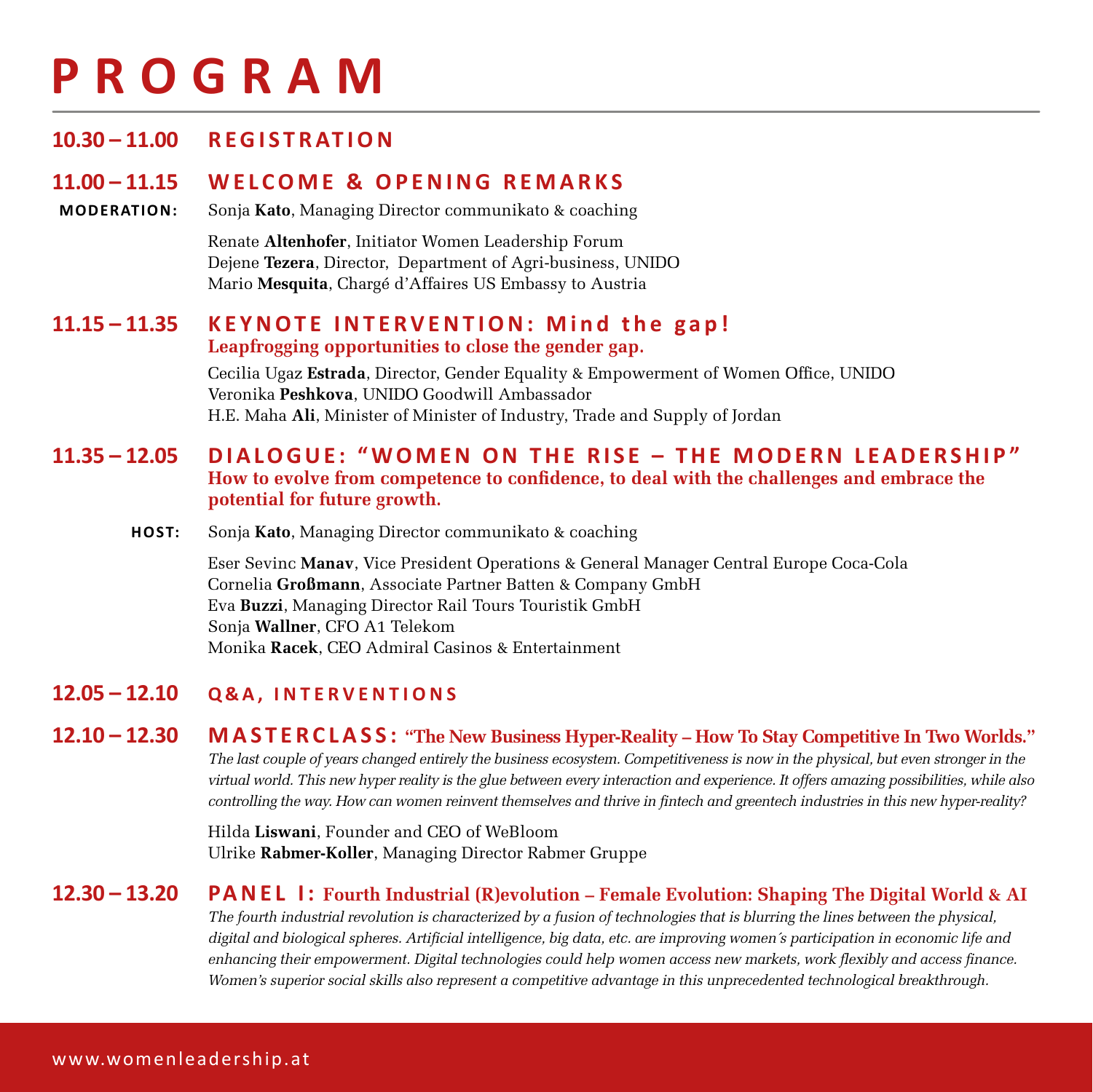**PANEL CHAIR:** Sonja **Kato**, Managing Director communikato & coaching Carina **Zehetmaier**, Women in AI Austria Loubna **Bouarfa**, CEO & Founder OKRA Natascha **Kantauer-Gansch**, CCO Consumer A1 Christine **Antlanger-Winter**, Country Director Google Austria Rui Pedro **Silva**, Chief Digital & Information Officer at ERIKS Vera **Kocsis**, Regional Sales Director Refinitiv an LSEG company

#### **13.20 – 13.30 Q & A , INTERVENTIONS**

- **13.30 14.30 L U N C H B R E A K**
- **14.30 15.20 PA N E L I I : "SMART FINANCING: THE ENTREPRENEUR'S EDITION"** *Smart Financing. Investing In and With Women: Challenges and Opportunities*
- **PANEL CHAIR:** Elisa **Aichinger**, Partner Deloitte Consulting Kyla **Tennin**, World Business Angels Investment Forum G20 Partner Valerie **Neim**, CEO of Brazza Transactions Aysegül **Baykal**, Deputy Director Private and Institutional Investors-CEE, Schoellerbank Christian **Vancea**, Co-Founder essentio.at
- **15.20 15.30 Q&A, INTERVENTIONS**
- **15.30 16.10 M A S T E R C L A S S : NEW MANAGEMENT. JUST AGILE. NO HYPE**

Eva **Ayberk**, New Management Expert & Consultant

#### **16.10 – 16.50 ROUND TABLE: THE FEMALE GAME CHANGERS**

*What is a game changer? Being a game changer means breaking stereotypes. Hear from our panelists how their passion led them to where they are today***.**

**PANEL HOST:** Sonja **Kato**, Managing Director communikato & coaching Houda **Chakir**i, Assistant Professor of Computer Science Al Akhawayn University Founder and CEO of Enhanced Technologies Claudia **Winkler**, Co-Founder good Theresa **Imre**, Founder markta.at Sonya **Janahi**, Board Member of the Bahrain Chamber of Commerce, Founder & CEO Maya La Chocolaterie Gerlie **Saura**, President of PWA of Rome

#### **16.50 – 17.00 CLOSING REMARKS**

Sonya **Janahi**, Board Member of the Bahrain Chamber of Commerce, Founder & CEO Maya La Chocolaterie